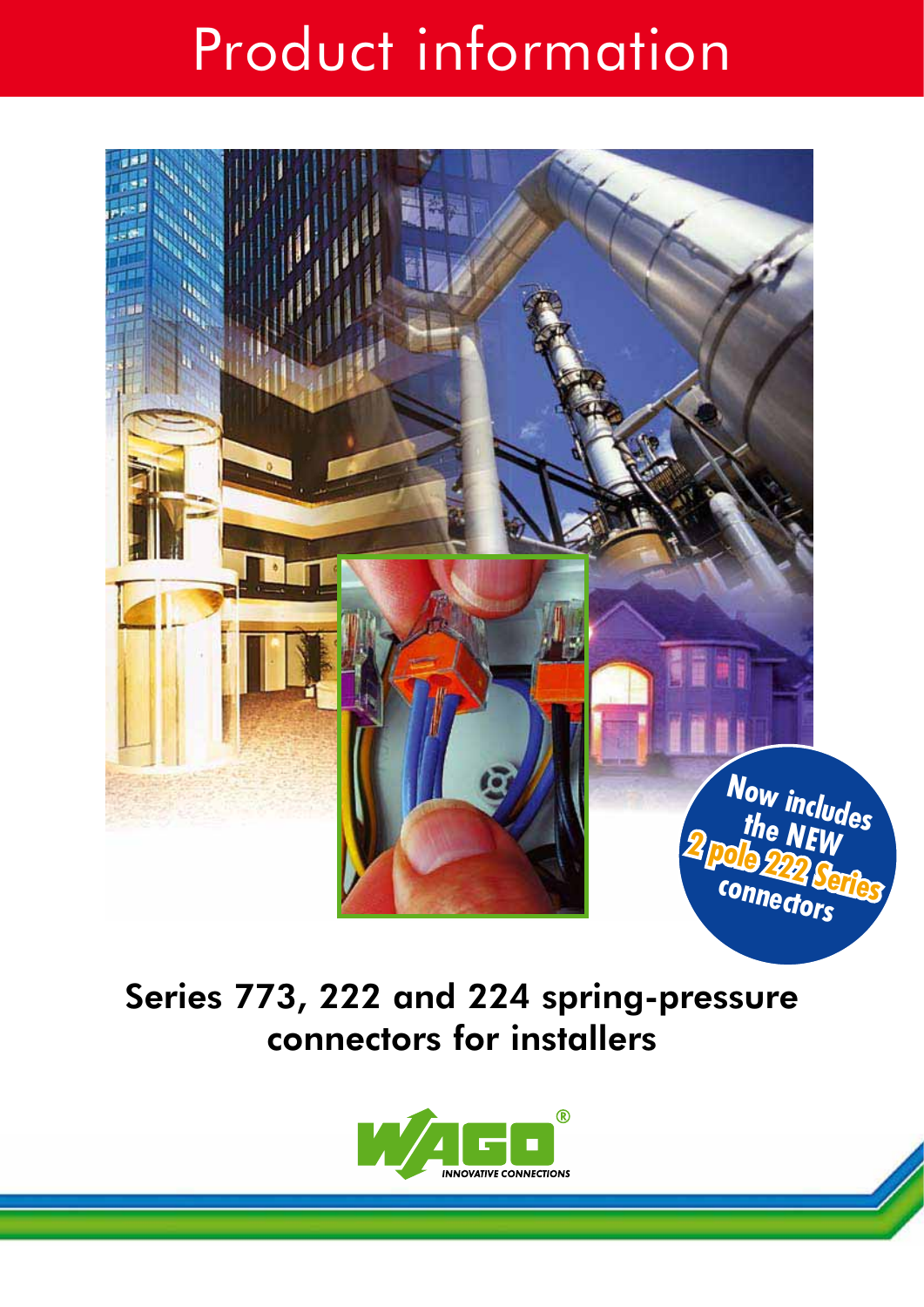## Fast, simple, safe, connections – every time



- •Junction boxes in domestic, commercial and industrial applications
- •Lighting fixtures, ceiling or wall mount
- Switches
- Power distribution in main and branch circuits

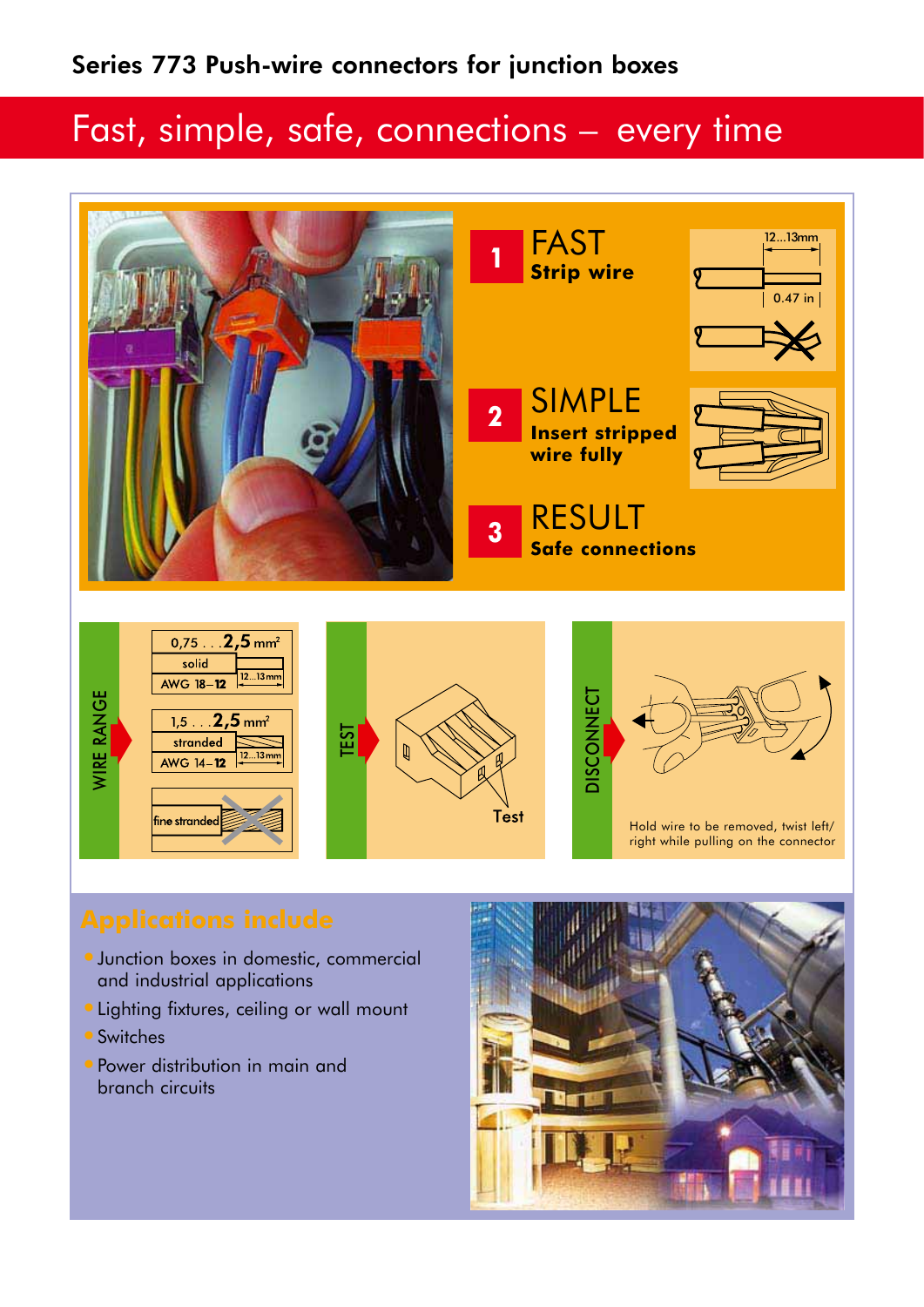## with the 773 series

| $2x0.75 - 2.5$ mm <sup>2</sup> "s" |                                                                                                                                                                                                                                                                                                                                                              |  |
|------------------------------------|--------------------------------------------------------------------------------------------------------------------------------------------------------------------------------------------------------------------------------------------------------------------------------------------------------------------------------------------------------------|--|
| $2x1.5 - 2.5$ mm <sup>2</sup> "st" | $\left  \begin{array}{l} 2 \text{xAWG} \ 18 \text{--} 14 \ \text{``s''} \\ 2 \text{xAWG} \ 16 \text{--} 14 \ \text{``st''} \\ 600 \ \text{V, } 20 \ \text{A} \ \textcircled{\scriptsize{\textcircled{\tiny \textcirc}}} \\ 600 \ \text{V, } 20 \ \text{A} \ \textcircled{\scriptsize{\textcircled{\tiny \textcircled{\tiny \textcirc}}} \end{array} \right.$ |  |
| 400 V/4kV/2**                      |                                                                                                                                                                                                                                                                                                                                                              |  |
| 24A                                |                                                                                                                                                                                                                                                                                                                                                              |  |
| 12mm/0.47in                        |                                                                                                                                                                                                                                                                                                                                                              |  |

12mm/0.47in



**2 conductor connector** *Colour Item No Pack unit pcs*

yellow/<br>transparent

4x0.75–2.5mm2 "s" 4xAWG 18–14 "s" 4x1.5–2.5mm2 "st" 4xAWG 16–14 "st" 400 V/4kV/2\*\* 600 V, 20 A  $\circledR$ 24 A 600 V, 20 A **C**  $T \rightarrow 12$ mm/0.47in



**4 conductor connector** *Colour Item No Pack unit pcs* **773-104** 1000 (10x100) transparent

**6 conductor connector**

transparent

 $\epsilon$ 

6x0.75–2.5mm<sup>2</sup> "s" | 6xAWG 18–14 "s" 6x1.5–2.5mm2 "st" 6xAWG 16–14 "st" 400 V/4kV/2\*\* 600 V, 20 A  $\circledR$ 24 A 600 V, 20 A **C**  $12$ mm/0.47in

*Colour Item No Pack unit pcs* lilac/ **773-106** 500 (10x50)

8x0.75–2.5mm<sup>2</sup> "s" | 8xAWG 18–14 "s" 8x1.5–2.5mm<sup>2</sup> "st" 8xAWG 16–14 "st" 400 V/4kV/2\*\* 600 V, 20 A  $\circledR$ 24 A 600 V, 20 A **C**  $12$ mm/0.47in



**8 conductor connector**

*Colour Item No Pack unit pcs* **773-108** 500 (10x50) dark grey/<br>transparent





yellow/ **773-102** 1000 (10x100)

195





**3 conductor connector suitable up to 6mm2**

3x1.5–6mm2 "s+st" 3x AWG 14-10 "s" 400 V / 4 kV/2\*\* 600 V, 30 A  $\circledR$ 41 A  $12-13$ mm/ 0.53 in  $\sqrt{ }$ 



*Colour Item No Pack unit pcs* red/transparent **773-173** 500(10x50)



\*\* *in grounded (earthed) supply systems*

### **Carrier for push-wire connectors** Carrier width 18 mm / 0.7 in



**Fixing carrier for 4 push-wire connectors** *Colour Item No Pack unit pcs* orange **773-332** 50 (5 x 10)

**Marker strip** Plain **243-110** 1



**Fixing carrier for Ex e push-wire connectors** *Colour Item No Pack unit pcs* light grey **773-331** 50 (5 x 10)

## **Approvals**

Thisrange of connectors has IEC, UL and CSA approval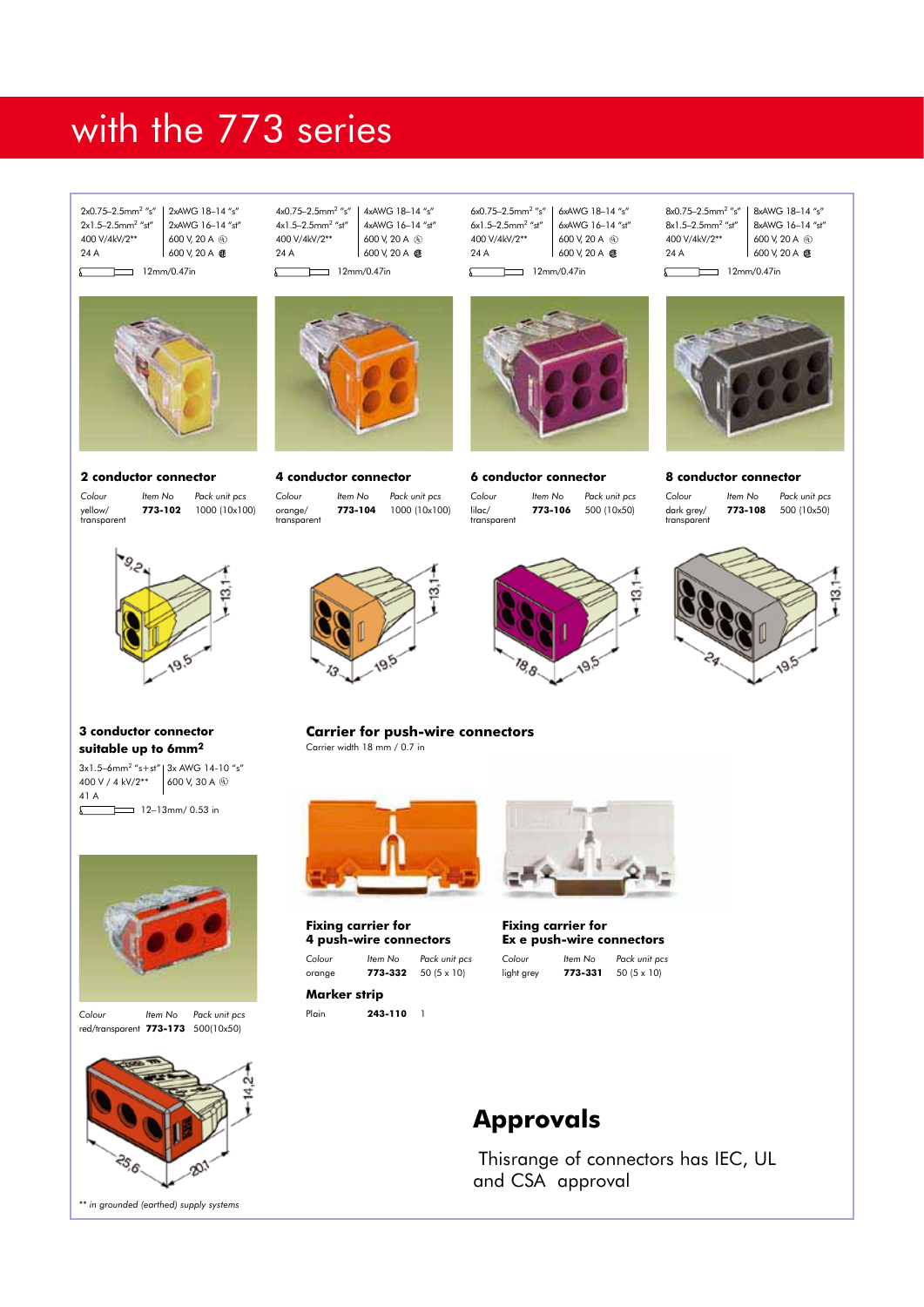

## Push-wire connectors for junction boxes



2x0.75–2.5mm<sup>2</sup> "s" 550V 24A  $12mm/0.47in$  $\sqrt{ }$ 



6x0.75–2.5mm<sup>2</sup> "s" 550V 24A  $\overline{\phantom{a}}$  12mm/0.47in  $\sqrt{ }$ 

 $8x0.75-2.5mm^2$  "s" 550V 24A  $\overline{\phantom{a}}$  12mm/0.47in  $\sqrt{ }$ 





**2 conductor connector\*** *Colour Item No Pack unit pcs*

**4 conductor connector\*** *Colour Item No Pack unit pcs* light grey **773-494** 1000 (10x100)



**6 conductor connector\*** *Colour Item No Pack unit pcs* light grey **773-496** 500 (10x50)



**8 conductor connector\*** *Colour Item No Pack unit pcs* light grey **773-498** 500 (10x50)

light grey **773-492** 1000 (10x100)

\*Dimensions are the same as standard 773 connectors

For 2, 4, 6 and 8-conductor Push-wire Series 773 connectors, WAGO have been granted the worldwide first Ex e approvals in compliance with both the 94/9-ATEX directive and the American UL-Aex standard. In most countries, these approvals allow for their use in gas environments, Zones 1 and 2, as well as Zones 21 and 22 dust environments.

- Compact small, ergonomically designed
- Fast reduced wiring time, simple push in connection, colour coded, with integrated test point
- Flexible solid or stranded conductor, 2, 4, 6 and 8 pole
- **Reliable** screwless, clear housing on standard connectors shows connection is fully made
- Protected eliminates untidiness, no bare wires or loose connections



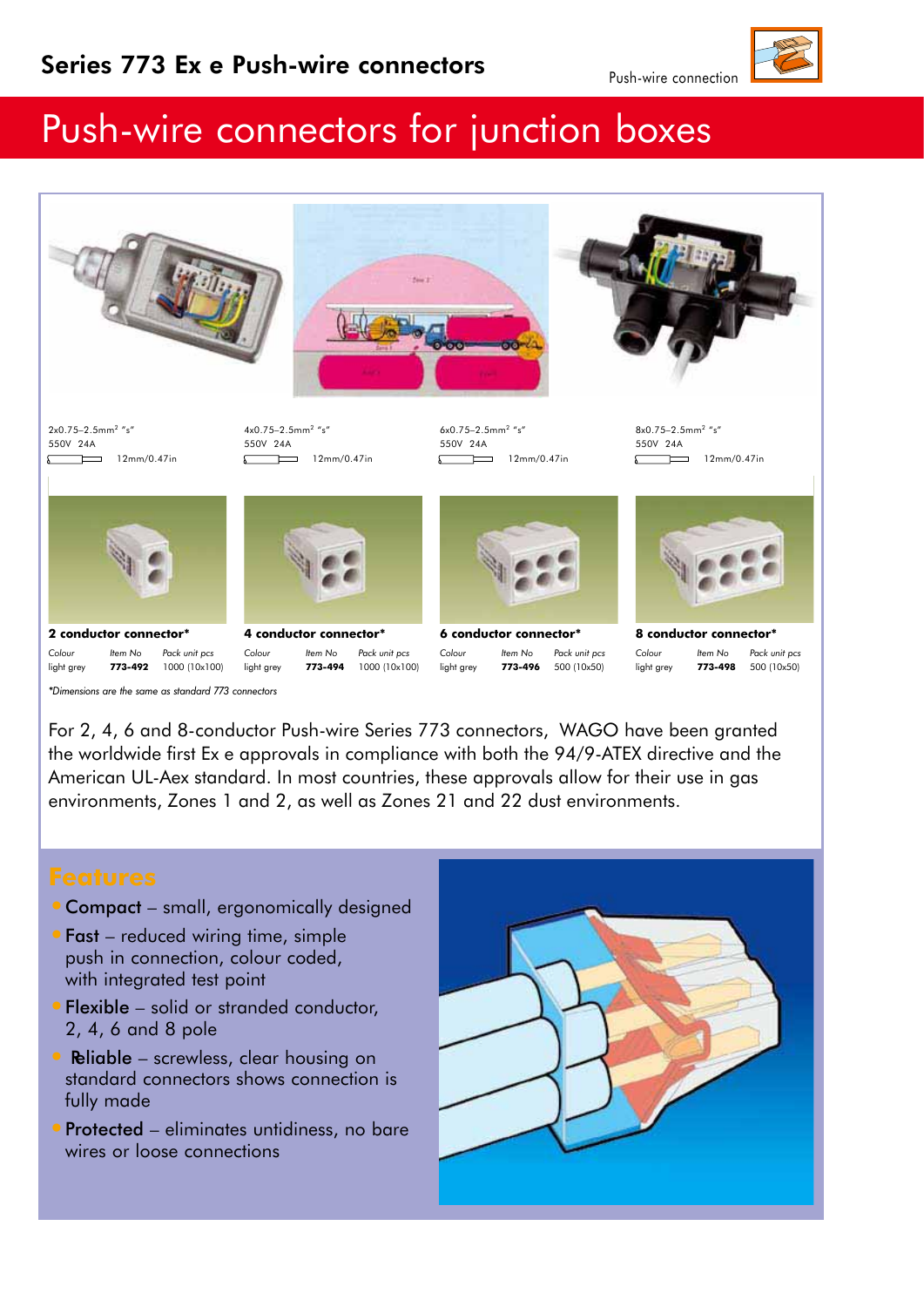Push-wire connection CAGE CLAMP<sup>\*</sup>connection



## with the 224 and 222 series







CAGE CLAMS<sup>®</sup> On the lighting side of the connector, push down fully to open the Cage Clamp and insert the stripped solid, stranded or flexible wire

**Pushwire:** On the installation side of the connector the stripped solid conductor just pushes in

- Installation side 1.0 2.5mm2 "s" AWG 14 12 Lighting side 0.5 - 2.5mm "s+f-st" | AWG 20 - 16<br>
400 V/4kV/2\*\*; 24 A 300V, 18A  $\sqrt{ }$  $\frac{1}{2}$  9 - 11mm/0.39 in \*\* \*
	- Installation side 2x1.0 2.5mm2 "s" AWG 16 14 Lighting side  $0.5 - 2.5$ mm<sup>2</sup> "s+f-st" | AWG 20 - 16<br>400 V/4kV/2\*\*; 24 A  $\sqrt{2}$  $\frac{1}{2}$  9 - 11mm/0.39 in





### **Lighting connectors**

| Standard version continuous service temperature 105°C         |         |               |  |
|---------------------------------------------------------------|---------|---------------|--|
| Colour                                                        | Item No | Pack unit pcs |  |
| grey                                                          | 224-101 | 1000 (10x100) |  |
| Version for increased continuous service temperature of 140°C |         |               |  |
| black                                                         | 224-104 | 100           |  |
| Dimensions (LxWxH in mm): $20.5 \times 8.5 \times 15.5$       |         |               |  |

### **2 conductor lighting connectors**

Standard version continuous service temperature 105°C *Colour Item No Pack unit pcs* white **224-112** 1000 (10x100) Version for increased continuous service temperature of 140°C black **224-114** 100 Dimensions (LxWxH in mm): 20.5 x 9.5 x 15.5

\*\* in grounded (earthed) supply systems 400V = rated voltage 4kV = rated surge voltage 2 = pollution degree

**Service connectors**

*Colour Item No Pack unit pcs* grey **224-201** 50 Dimensions (LxWxH in mm): 42 x 8.5 x 15.5



- •Fully insulated touch proof and safe
- •Easy no tools required
- •Saves time and space

- •Designed for connecting lamps
- •Ideal for extending and looping conductors